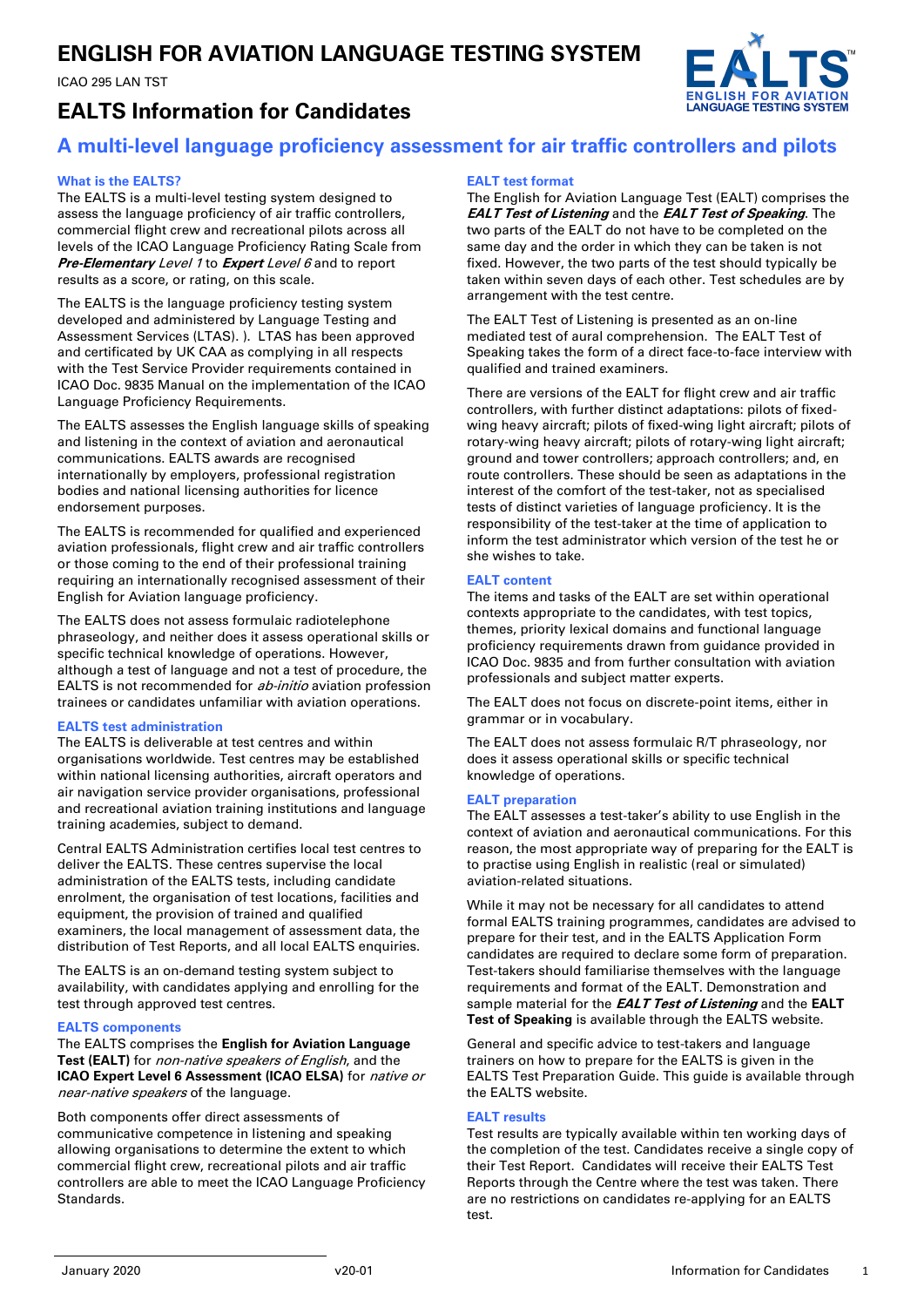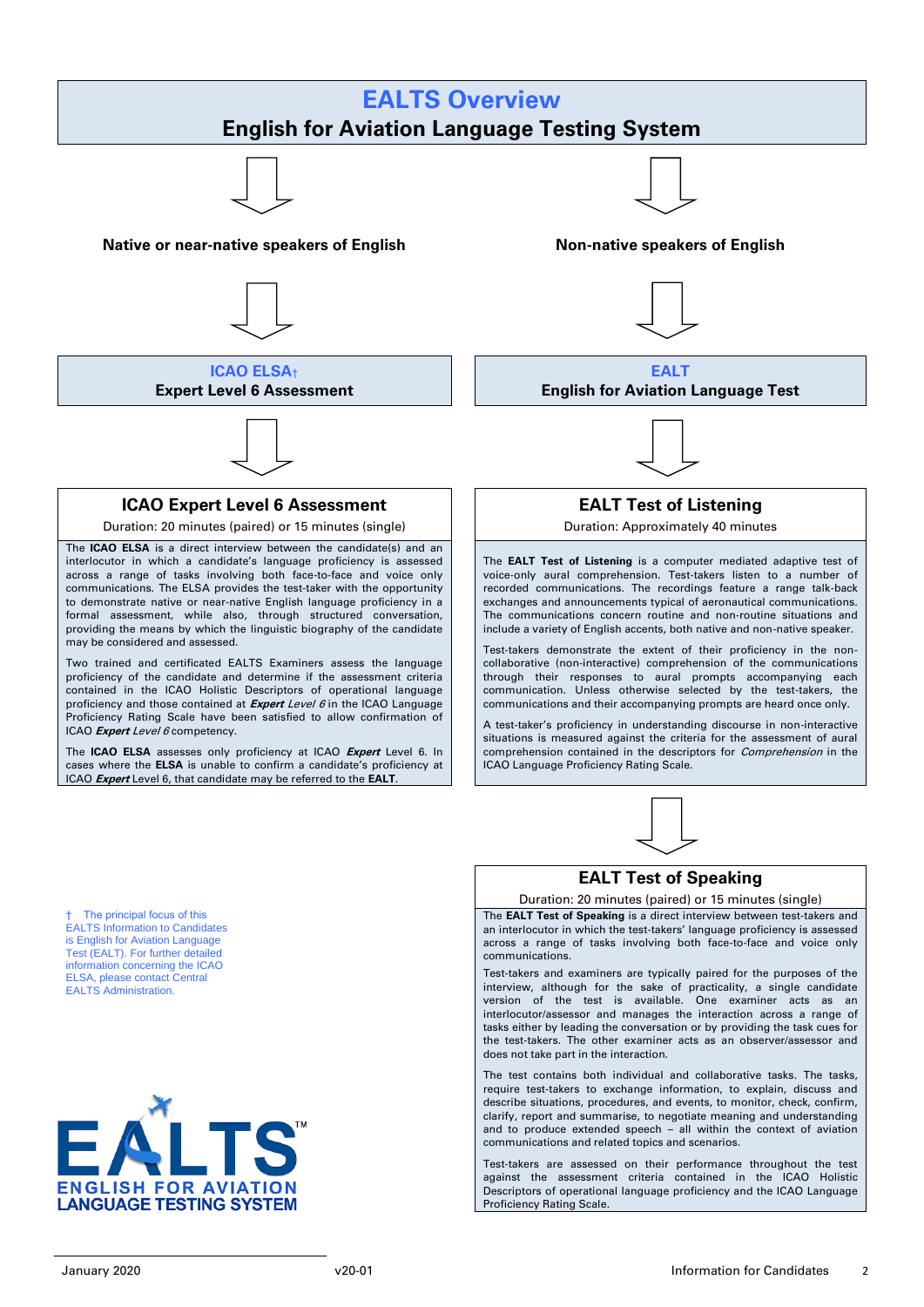# **English for Aviation Language Test (EALT) Overview**

## **Test / Timing Nature of Task Test Focus**

| <b>EALT</b><br><b>Test of</b><br><b>Listening</b><br>40 minutes<br>(approximate)<br><b>EALT</b><br>Test of<br><b>Speaking</b><br>17-20 minutes | <b>Section 1</b>                     | A test of voice-only aural comprehension at ICAO <b>Elementary</b> Level 2.<br>A minimum of 5 and a maximum of 25 short unrelated R/T transmissions of<br>aeronautical communications featuring single speakers or exchanges<br>between interacting speakers followed by two 3-option multi-choice tasks.                                                                                                                                                                                                                                    | The tasks of the test seek<br>to elicit evidence of aural<br>comprehension in the<br>context of aeronautical<br>communications.                                                                                                          |
|------------------------------------------------------------------------------------------------------------------------------------------------|--------------------------------------|----------------------------------------------------------------------------------------------------------------------------------------------------------------------------------------------------------------------------------------------------------------------------------------------------------------------------------------------------------------------------------------------------------------------------------------------------------------------------------------------------------------------------------------------|------------------------------------------------------------------------------------------------------------------------------------------------------------------------------------------------------------------------------------------|
|                                                                                                                                                | <b>Section 2</b>                     | A test of voice-only aural comprehension at ICAO Pre-Operational Level 3.<br>A minimum of 5 and a maximum of 20 short unrelated R/T transmissions of<br>aeronautical communications featuring single speakers or exchanges<br>between interacting speakers followed by three 3-option multi-choice tasks.                                                                                                                                                                                                                                    | Candidates are required to<br>understand each aviation-<br>related R/T communication<br>as a whole in both gist and                                                                                                                      |
|                                                                                                                                                | <b>Section 3</b>                     | A test of voice-only aural comprehension at ICAO Operational Level 4.<br>A minimum of 5 and a maximum of 15 short unrelated R/T transmissions of<br>aeronautical communications featuring single speakers or exchanges<br>between interacting speakers followed by four 3-option multi-choice tasks.                                                                                                                                                                                                                                         | detail and to demonstrate<br>their understanding of the<br>communication by the<br>correct identification of<br>specific information                                                                                                     |
|                                                                                                                                                | <b>Section 4</b>                     | A test of voice-only aural comprehension at ICAO Extended Level 5.<br>A minimum of 5 and a maximum of 10 short unrelated R/T transmissions of<br>aeronautical communications featuring single speakers or exchanges<br>between interacting speakers followed by five 3-option multi-choice tasks.                                                                                                                                                                                                                                            | contained in the<br>communication.<br>The single task type is the<br>identification of factual<br>information and specific<br>detail by means of the<br>selection of the correct<br>response from a three-<br>option multi-choice range. |
|                                                                                                                                                | <b>Section 5</b>                     | A test of voice-only aural comprehension at ICAO Expert Level 6.<br>A maximum of 5 extended unrelated R/T transmissions of aeronautical<br>communications featuring single speakers or exchanges between interacting<br>speakers followed by six 3-option multi-choice tasks.                                                                                                                                                                                                                                                                |                                                                                                                                                                                                                                          |
|                                                                                                                                                | <b>Task 1</b>                        | In a face to face exchange, the candidates briefly introduce themselves before<br>moving on to talk about common, concrete and operations-related topics<br>drawn from their own area of aviation-related activity.                                                                                                                                                                                                                                                                                                                          | The EALT Test of Speaking<br>is typically delivered in the<br>paired test format; paired                                                                                                                                                 |
|                                                                                                                                                | <b>Task 2</b>                        | In a voice-only exchange, the candidates interact with each other in sharing<br>their understanding of an aeronautical communication concerning an unusual<br>circumstance or emergency situation presented as an aural prompt.<br>Candidates are required to use appropriate communicative strategies to<br>exchange understanding and to recognise and resolve mis- or non-<br>understanding as they work towards the negotiated completion of the task by<br>checking, confirming and clarifying the information and details contained in | examiners and paired<br>candidates. The paired<br>candidates may know each<br>other, or they may never<br>have met before.<br>The tasks of the test seek<br>to facilitate the elicitation                                                |
|                                                                                                                                                | Task <sub>3</sub>                    | the communication as preparation for their presentation of an accurate and<br>concise report of the incident.<br>In a face to face exchange, the interlocutor presents each candidate with a                                                                                                                                                                                                                                                                                                                                                 | of a sample of oral<br>language proficiency with<br>reference to the critical<br>skills of operational                                                                                                                                   |
|                                                                                                                                                |                                      | scenario of an unusual circumstance or emergency situation. The scenarios<br>are customised to the candidates' own areas of operational activity. Following<br>a series of generalised written prompts, the candidates are required to give a<br>briefing of approximately two minutes' duration explaining the nature of the                                                                                                                                                                                                                | language proficiency as<br>defined in the ICAO<br>Holistic Descriptors.                                                                                                                                                                  |
|                                                                                                                                                |                                      | scenario and how it may be effectively managed. The candidates have one<br>minute to prepare their briefing.<br>The briefing allows the candidates to demonstrate the range and accuracy of                                                                                                                                                                                                                                                                                                                                                  | Candidates are required to<br>demonstrate their spoken<br>language proficiency in the<br>context of their own                                                                                                                            |
|                                                                                                                                                |                                      | the linguistic resource they have to draw upon in the successful management<br>of a complication or unexpected turn of events that may occur within the<br>context of a routine operations situation or communicative task with which<br>they are otherwise familiar.                                                                                                                                                                                                                                                                        | aviation-related activity.<br>Candidates are asked to<br>perform a variety of<br>spoken tasks requiring the                                                                                                                              |
|                                                                                                                                                |                                      | The listening candidate is instructed to ask one or two rounding-off questions<br>or to comment further at the end of the speaking candidate's turn.                                                                                                                                                                                                                                                                                                                                                                                         | use of a range of<br>communicative language<br>skills and strategies in the                                                                                                                                                              |
|                                                                                                                                                | Task <sub>3</sub><br><b>Extended</b> | At his/her discretion, the interlocutor may ask the candidates to participate in<br>a discussion of a more abstract nature, based on verbal questions<br>thematically linked to their Task 3 scenarios.                                                                                                                                                                                                                                                                                                                                      | functional language<br>domains of sharing<br>information, triggering<br>actions, managing the                                                                                                                                            |
|                                                                                                                                                |                                      | The questions asked by the interlocutor are not designed to test the technical<br>knowledge of the candidates, but will examine further the candidates' ability<br>to express thoughts and opinions in English. This task allows the interlocutor<br>flexibility in the use of high- and low-end LPRS discriminators.                                                                                                                                                                                                                        | speaker/listener relation<br>and managing the<br>interaction.                                                                                                                                                                            |
|                                                                                                                                                |                                      | Candidates are expected to share the interaction and to initiate and respond<br>appropriately.                                                                                                                                                                                                                                                                                                                                                                                                                                               | The Test of Speaking is<br>audio-recorded.                                                                                                                                                                                               |

Further details of the tests of the EALTS, including sample and demonstration material of the EALT Test of Listening and the EALT Test of Speaking are available at [www.ealts.com.](http://www.ealts.com/)